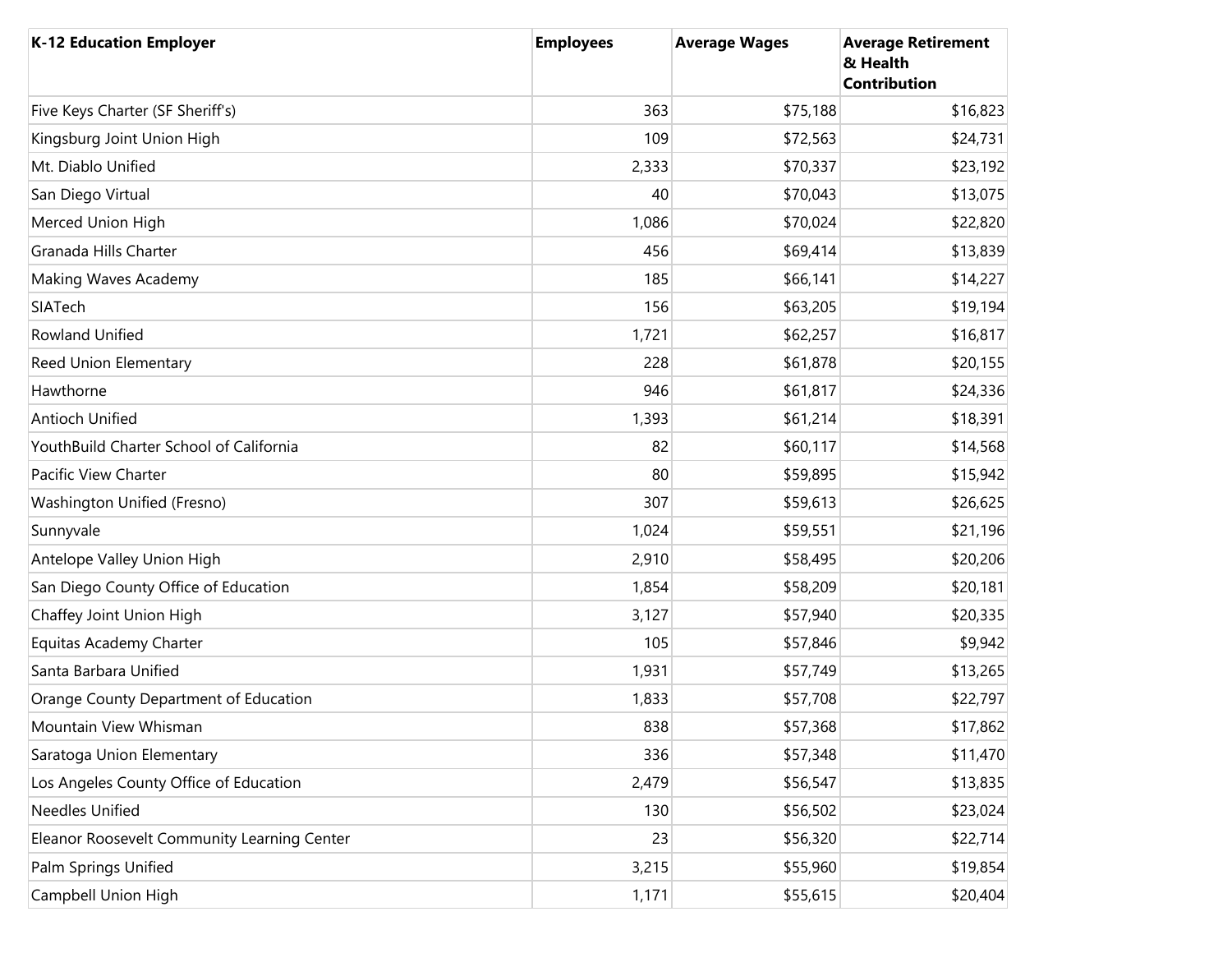| Etiwanda Elementary                    | 1,891  | \$55,445 | \$15,561 |
|----------------------------------------|--------|----------|----------|
| Vista Oaks Charter                     | 77     | \$55,358 | \$16,945 |
| <b>Bellflower Unified</b>              | 1,302  | \$55,329 | \$16,944 |
| <b>Excelsior Charter</b>               | 144    | \$55,110 | \$22,526 |
| Franklin-McKinley Elementary           | 1,079  | \$55,078 | \$16,085 |
| Excelsior Charter School Corona-Norco  | 9      | \$54,818 | \$21,968 |
| Oxnard Union High                      | 2,166  | \$54,706 | \$20,574 |
| Western Sierra Collegiate Academy      | 72     | \$54,478 | \$14,257 |
| The Education Corps                    | 27     | \$54,378 | \$13,432 |
| Long Valley                            | 16     | \$54,362 | \$12,375 |
| Thompson Peak Charter                  | 16     | \$54,362 | \$12,375 |
| Santa Ana Unified                      | 7,436  | \$54,270 | \$17,890 |
| Lammersville Joint Unified             | 582    | \$54,204 | \$17,936 |
| Hacienda La Puente Unified             | 2,916  | \$54,118 | \$13,397 |
| Downey Unified                         | 3,291  | \$54,035 | \$18,907 |
| Los Angeles Unified                    | 84,602 | \$53,850 | \$18,657 |
| Newport-Mesa Unified                   | 3,699  | \$53,791 | \$19,904 |
| Fullerton Joint Union High             | 1,740  | \$53,339 | \$19,492 |
| Los Angeles Leadership Academy         | 68     | \$53,108 | \$14,824 |
| Arcadia Unified                        | 1,370  | \$52,928 | \$11,845 |
| <b>Brawley Union High</b>              | 300    | \$52,850 | \$14,040 |
| <b>Alisal Union</b>                    | 1,004  | \$52,815 | \$18,439 |
| Laguna Beach Unified                   | 631    | \$52,747 | \$16,020 |
| Kern High                              | 6,062  | \$52,042 | \$19,826 |
| San Diego Unified                      | 17,006 | \$51,927 | \$21,017 |
| Virtual Preparatory Academy at Lucerne | 8      | \$51,750 | \$10,104 |
| Cupertino Union                        | 2,283  | \$51,543 | \$14,115 |
| Fallbrook Union Elementary             | 857    | \$51,514 | \$15,430 |
| Alhambra Unified                       | 2,421  | \$51,512 | \$17,396 |
| Hueneme Elementary                     | 1,241  | \$51,263 | \$15,587 |
| Campbell Union                         | 1,168  | \$51,257 | \$14,485 |
| Dos Palos Oro Loma Joint Unified       | 332    | \$51,216 | \$18,627 |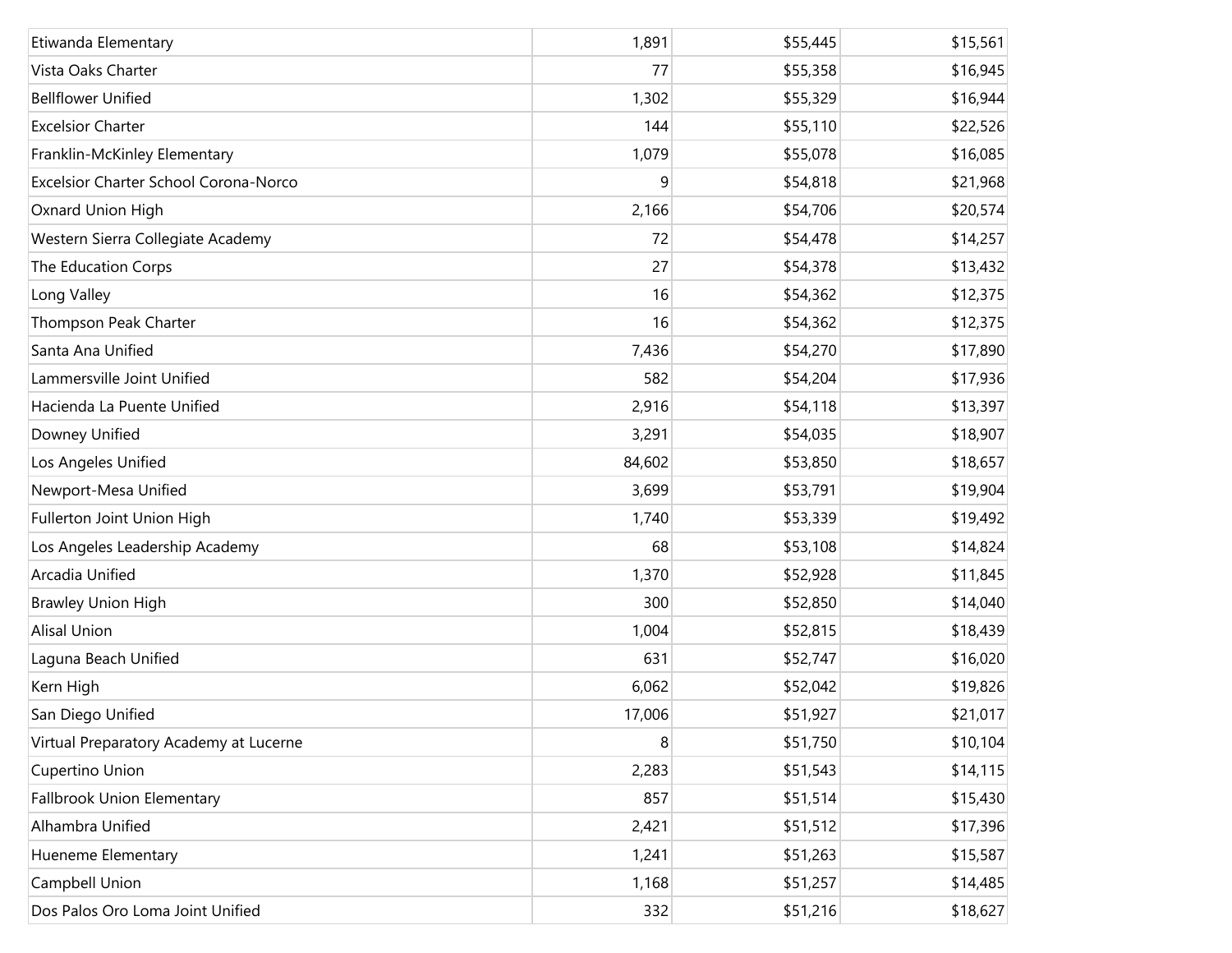| Paramount Unified                 | 2,397 | \$51,113 | \$15,039 |
|-----------------------------------|-------|----------|----------|
| South Pasadena Unified            | 675   | \$51,001 | \$15,302 |
| Roseville Joint Union High        | 1,502 | \$51,000 | \$15,366 |
| Whittier Union High               | 1,990 | \$50,888 | \$18,489 |
| Alameda Unified                   | 1,472 | \$50,879 | \$10,700 |
| Ontario-Montclair                 | 3,280 | \$50,629 | \$15,942 |
| Larkspur-Corte Madera             | 245   | \$50,451 | \$13,670 |
| <b>Buena Park Elementary</b>      | 654   | \$50,444 | \$18,112 |
| Perris Union High                 | 1,522 | \$50,400 | \$15,360 |
| Los Banos Unified                 | 1,498 | \$50,207 | \$20,879 |
| Victor Elementary                 | 1,657 | \$50,196 | \$21,823 |
| <b>Burbank Unified</b>            | 2,103 | \$50,180 | \$15,474 |
| Magnolia Elementary               | 947   | \$50,064 | \$14,958 |
| <b>Desert Sands Unified</b>       | 4,096 | \$50,019 | \$18,715 |
| Centinela Valley Union High       | 1,152 | \$49,983 | \$14,266 |
| <b>Colton Joint Unified</b>       | 3,271 | \$49,974 | \$17,383 |
| Vacaville Unified                 | 1,599 | \$49,777 | \$15,068 |
| <b>Baldwin Park Unified</b>       | 2,354 | \$49,706 | \$15,808 |
| Compton Unified                   | 3,071 | \$49,536 | \$12,744 |
| <b>Pittsburg Unified</b>          | 1,705 | \$49,524 | \$17,496 |
| <b>Piedmont City Unified</b>      | 508   | \$49,505 | \$16,684 |
| <b>Brentwood Union Elementary</b> | 1,248 | \$49,431 | \$13,314 |
| Thomas Edison Charter Academy     | 96    | \$49,246 | \$11,491 |
| San Bernardino City Unified       | 8,284 | \$49,197 | \$16,983 |
| <b>Imperial Unified</b>           | 612   | \$49,177 | \$14,605 |
| El Monte Union High               | 1,670 | \$49,172 | \$15,413 |
| Riverside Unified                 | 6,025 | \$48,876 | \$15,201 |
| Hesperia Unified                  | 3,032 | \$48,767 | \$15,596 |
| Newark Unified                    | 840   | \$48,488 | \$10,348 |
| Capistrano Unified                | 6,555 | \$48,342 | \$15,797 |
| Soledad Unified                   | 807   | \$48,329 | \$16,670 |
| Garden Grove Unified              | 7,320 | \$48,281 | \$16,727 |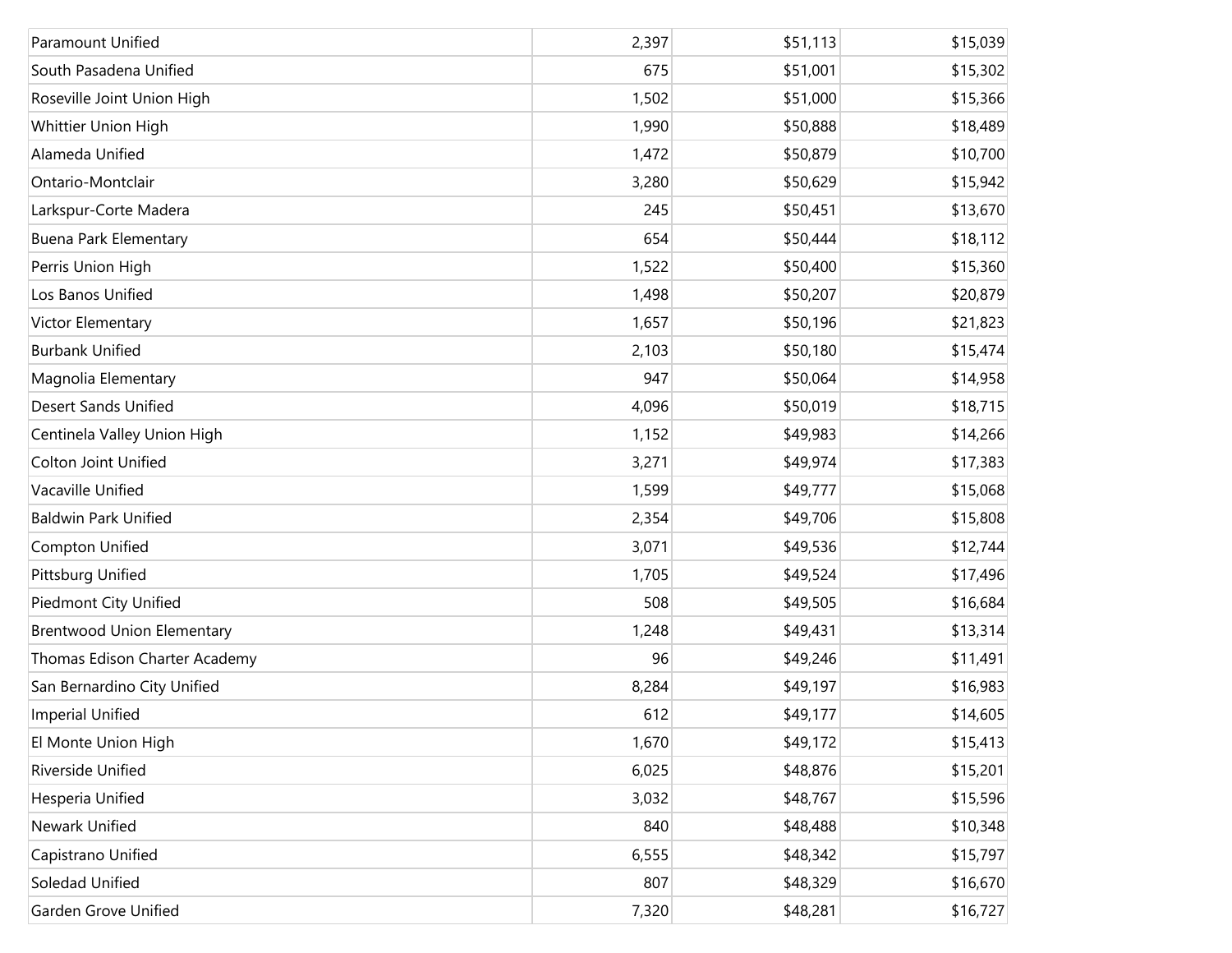| Los Altos Elementary                      | 738    | \$48,252 | \$15,686 |
|-------------------------------------------|--------|----------|----------|
| Chino Valley Unified                      | 3,770  | \$48,182 | \$12,741 |
| Long Beach Unified                        | 11,037 | \$48,084 | \$18,499 |
| Riverside County Office of Education      | 2,592  | \$47,969 | \$14,823 |
| Liberty Union High                        | 1,121  | \$47,845 | \$16,589 |
| Twin Rivers Unified                       | 3,947  | \$47,821 | \$14,659 |
| South Bay Union                           | 1,124  | \$47,755 | \$15,889 |
| Rosemead Elementary                       | 398    | \$47,749 | \$14,222 |
| East Whittier City Elementary             | 1,287  | \$47,738 | \$15,220 |
| Delano Union Elementary                   | 1,113  | \$47,429 | \$17,814 |
| Roseland                                  | 370    | \$47,394 | \$18,331 |
| Inglewood Unified                         | 1,155  | \$47,362 | \$16,931 |
| San Pasqual Valley Unified                | 170    | \$47,334 | \$14,635 |
| Jurupa Unified                            | 2,996  | \$47,317 | \$13,226 |
| Chula Vista Elementary                    | 4,713  | \$47,197 | \$13,739 |
| Garvey Elementary                         | 839    | \$46,746 | \$16,727 |
| <b>Tustin Unified</b>                     | 3,498  | \$46,707 | \$10,185 |
| Savanna Elementary                        | 334    | \$46,562 | \$11,613 |
| Madera Unified                            | 2,995  | \$46,523 | \$18,724 |
| Centralia Elementary                      | 700    | \$46,473 | \$13,051 |
| Santa Monica-Malibu Unified               | 2,193  | \$46,464 | \$16,145 |
| Temple City Unified                       | 851    | \$46,450 | \$11,205 |
| <b>Walnut Creek Elementary</b>            | 495    | \$46,324 | \$10,883 |
| Ocean View (Orange)                       | 1,271  | \$46,302 | \$12,083 |
| <b>Walnut Valley Unified</b>              | 1,988  | \$46,262 | \$15,298 |
| West Contra Costa Unified                 | 4,673  | \$46,181 | \$13,604 |
| Redlands Unified                          | 3,428  | \$46,110 | \$12,507 |
| Santa Paula Unified                       | 895    | \$46,100 | \$13,450 |
| Lawndale Elementary                       | 1,074  | \$46,061 | \$12,043 |
| Anaheim Union High                        | 4,958  | \$45,971 | \$17,208 |
| <b>Gilroy Unified</b>                     | 1,773  | \$45,886 | \$13,525 |
| San Bernardino County Office of Education | 3,088  | \$45,860 | \$17,535 |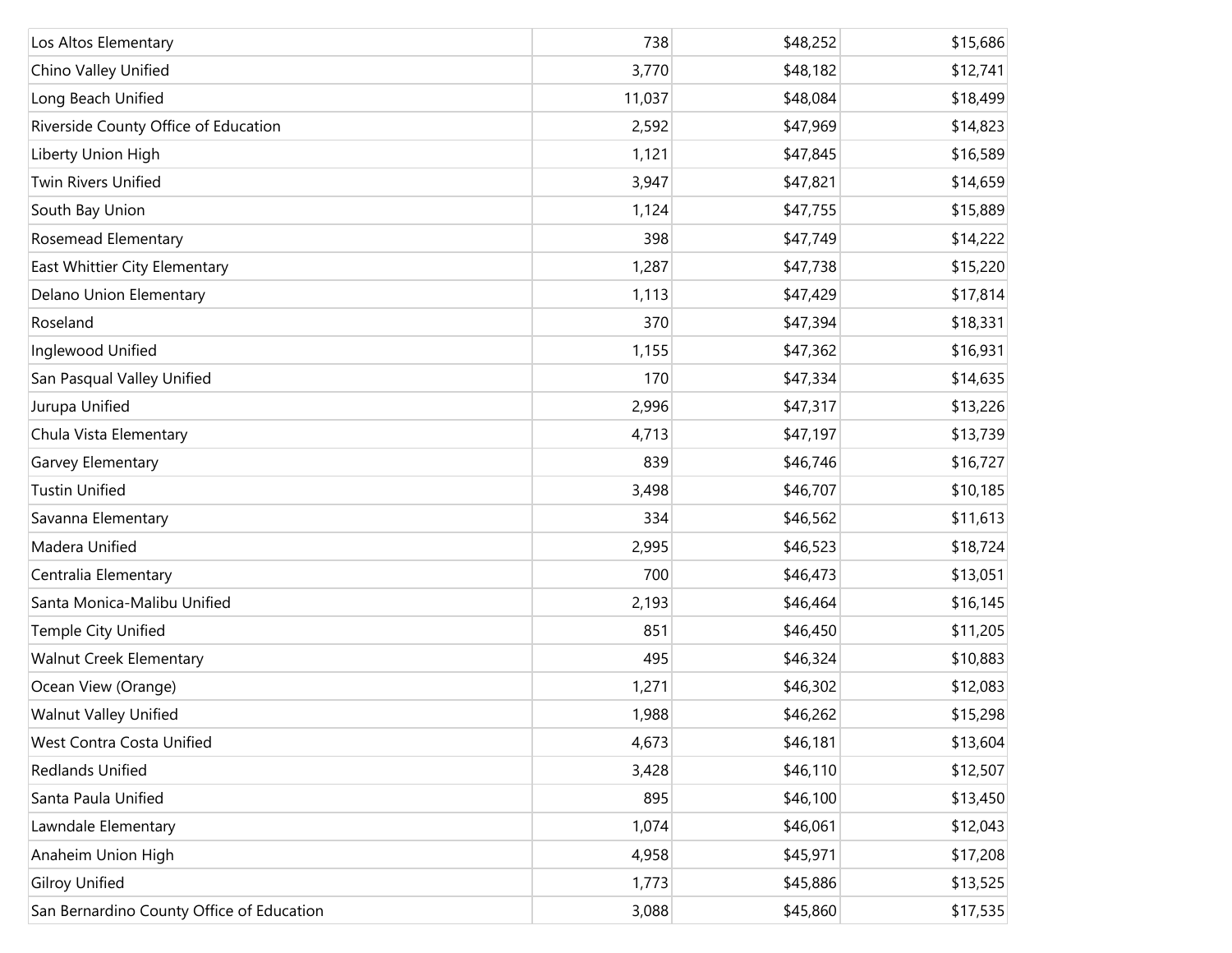| Palmdale Elementary                           | 3,325 | \$45,710 | \$15,719 |
|-----------------------------------------------|-------|----------|----------|
| Yucaipa-Calimesa Joint Unified                | 1,322 | \$45,648 | \$14,237 |
| <b>Culver City Unified</b>                    | 1,207 | \$45,606 | \$11,668 |
| <b>CORE Butte Charter</b>                     | 115   | \$45,523 | \$16,705 |
| Placer County Office of Education             | 677   | \$45,467 | \$13,839 |
| <b>Torrance Unified</b>                       | 3,672 | \$45,462 | \$12,016 |
| Gravenstein Union Elementary                  | 123   | \$45,429 | \$12,826 |
| <b>Gonzales Unified</b>                       | 371   | \$45,391 | \$16,563 |
| Corcoran Joint Unified                        | 503   | \$45,288 | \$15,766 |
| North County Trade Tech High                  | 28    | \$45,076 | \$14,070 |
| Norwalk-La Mirada Unified                     | 3,220 | \$45,040 | \$15,582 |
| Monterey County Office of Education           | 991   | \$45,035 | \$17,685 |
| <b>Tracy Joint Unified</b>                    | 2,038 | \$44,967 | \$13,171 |
| Dry Creek Joint Elementary                    | 898   | \$44,782 | \$13,120 |
| Vista Unified                                 | 3,585 | \$44,734 | \$13,239 |
| <b>West Covina Unified</b>                    | 1,594 | \$44,692 | \$12,468 |
| El Segundo Unified                            | 521   | \$44,631 | \$11,603 |
| Cajon Valley Union                            | 3,022 | \$44,624 | \$12,684 |
| Collegiate Charter High School of Los Angeles | 35    | \$44,546 | \$5,748  |
| Lake Tahoe Unified                            | 621   | \$44,397 | \$14,137 |
| El Centro Elementary                          | 958   | \$44,381 | \$12,470 |
| National Elementary                           | 1,008 | \$44,376 | \$14,222 |
| Kern County Office of Education               | 2,332 | \$44,369 | \$17,793 |
| Lompoc Unified                                | 1,518 | \$44,356 | \$12,999 |
| Hanford Elementary                            | 963   | \$44,340 | \$13,941 |
| Huntington Beach Union High                   | 2,716 | \$44,331 | \$16,868 |
| Morgan Hill Unified                           | 1,238 | \$44,309 | \$11,815 |
| Adelanto Elementary                           | 1,302 | \$44,302 | \$16,189 |
| Visalia Unified                               | 4,596 | \$44,247 | \$10,931 |
| Azusa Unified                                 | 1,530 | \$44,019 | \$9,513  |
| Palos Verdes Peninsula Unified                | 1,950 | \$44,014 | \$9,974  |
| Helix High                                    | 355   | \$43,965 | \$7,958  |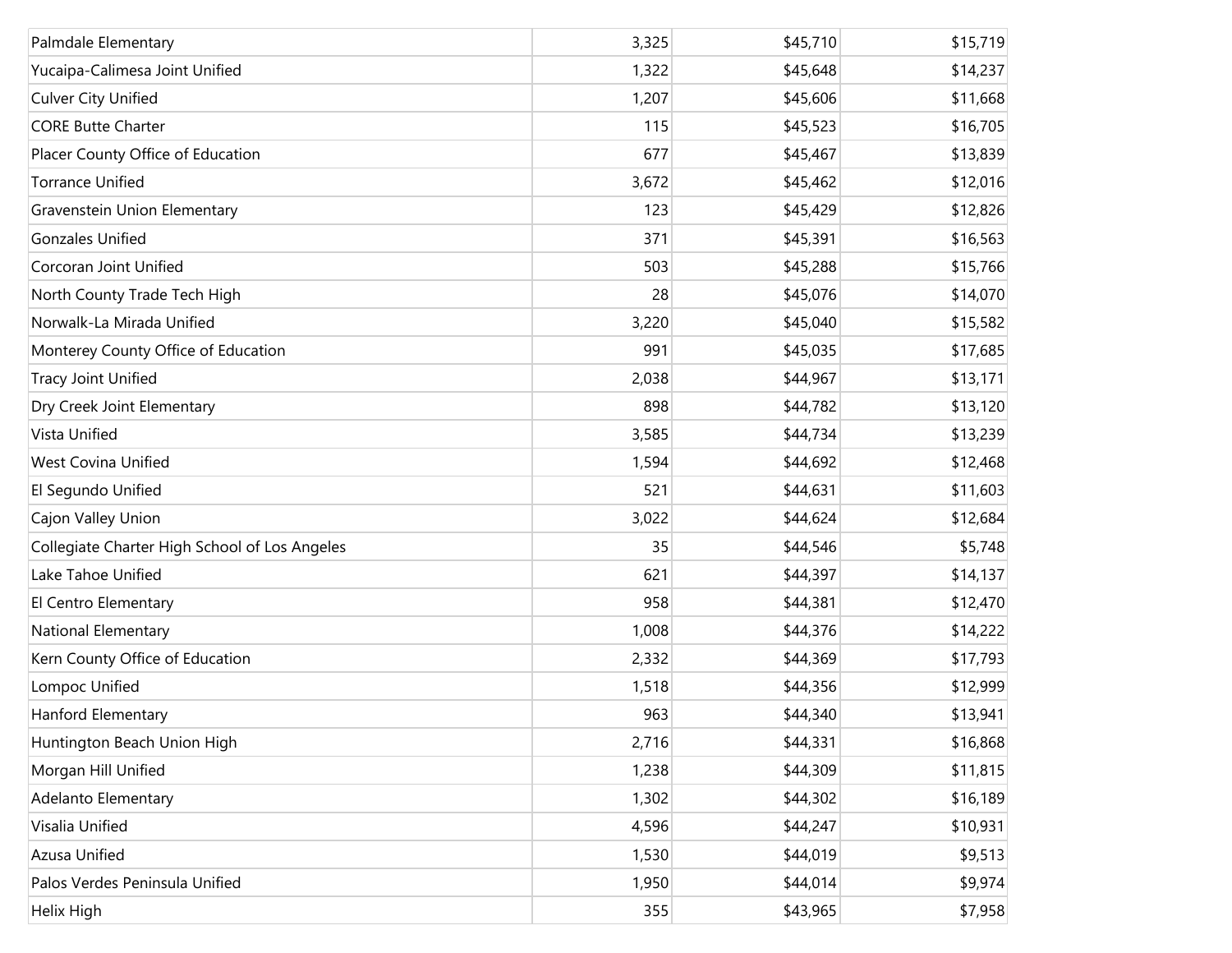| Oro Grande                       | 602   | \$43,681 | \$13,239 |
|----------------------------------|-------|----------|----------|
| Red Bluff Joint Union High       | 284   | \$43,667 | \$13,485 |
| Wiseburn Unified                 | 457   | \$43,497 | \$9,734  |
| Bert Corona Charter High         | 31    | \$43,481 | \$12,002 |
| <b>Benicia Unified</b>           | 716   | \$43,368 | \$11,949 |
| Santa Ynez Valley Union High     | 157   | \$43,329 | \$14,873 |
| Dinuba Unified                   | 1,044 | \$43,148 | \$14,702 |
| Inyo County Office of Education  | 113   | \$43,066 | \$11,994 |
| Lancaster Elementary             | 2,528 | \$43,043 | \$18,575 |
| College Bridge Academy           | 41    | \$42,948 | \$11,275 |
| Rocklin Unified                  | 1,872 | \$42,872 | \$11,620 |
| <b>Central Union Elementary</b>  | 359   | \$42,775 | \$15,955 |
| Plumas Lake Elementary           | 200   | \$42,770 | \$12,291 |
| <b>APEX Academy</b>              | 67    | \$42,742 | \$14,600 |
| Marin County Office of Education | 527   | \$42,726 | \$12,740 |
| McFarland Unified                | 545   | \$42,711 | \$16,226 |
| Monterey Peninsula Unified       | 1,877 | \$42,678 | \$12,862 |
| Los Alamitos Unified             | 1,660 | \$42,565 | \$11,601 |
| <b>Upland Unified</b>            | 1,641 | \$42,468 | \$15,680 |
| Covina-Valley Unified            | 2,155 | \$42,462 | \$14,176 |
| John Swett Unified               | 238   | \$42,429 | \$16,184 |
| Winton                           | 331   | \$42,302 | \$13,207 |
| Temecula Valley Unified          | 4,364 | \$42,223 | \$11,969 |
| Sunol Glen Unified               | 54    | \$42,218 | \$7,377  |
| <b>ABC Unified</b>               | 3,594 | \$42,140 | \$13,113 |
| <b>Beaumont Unified</b>          | 1,625 | \$42,132 | \$13,726 |
| Weaver Union                     | 511   | \$42,131 | \$11,753 |
| Fountain Valley Elementary       | 1,020 | \$42,017 | \$11,434 |
| Delano Joint Union High          | 816   | \$41,991 | \$15,446 |
| Sunnyside Union Elementary       | 65    | \$41,934 | \$17,222 |
| <b>Cypress Elementary</b>        | 642   | \$41,919 | \$12,708 |
| Sundale Union Elementary         | 112   | \$41,891 | \$14,399 |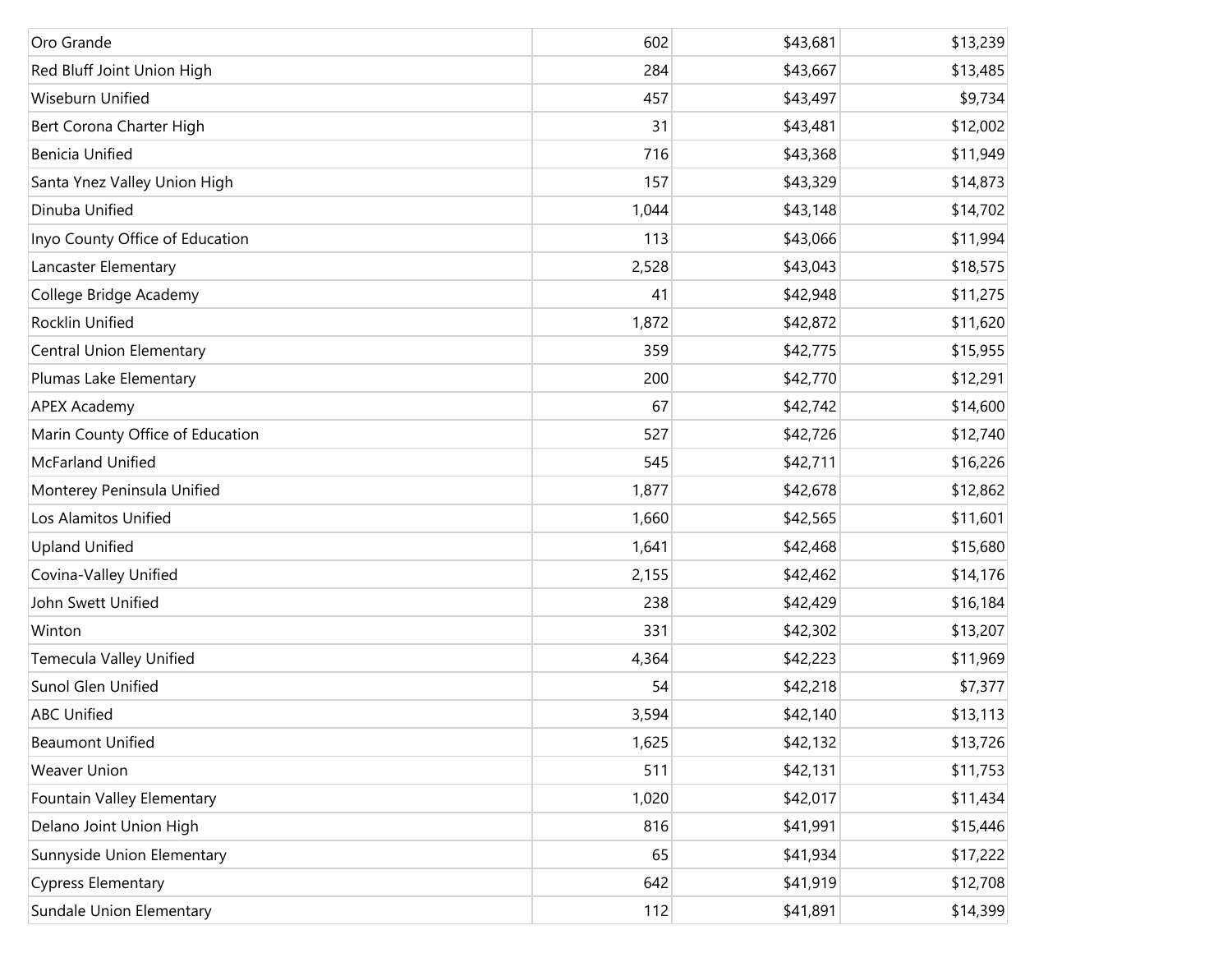| Extera Public School No. 2            | 53     | \$41,793 | \$11,164 |
|---------------------------------------|--------|----------|----------|
| Placentia-Yorba Linda Unified         | 4,052  | \$41,695 | \$14,466 |
| Merced City Elementary                | 1,835  | \$41,675 | \$14,236 |
| <b>Fullerton Elementary</b>           | 2,357  | \$41,637 | \$14,284 |
| Newhall                               | 980    | \$41,635 | \$9,367  |
| Trinity County Office of Education    | 60     | \$41,631 | \$12,141 |
| Martinez Unified                      | 662    | \$41,600 | \$13,965 |
| Morris E. Dailey Charter Elementary   | 36     | \$41,595 | \$8,847  |
| Las Virgenes Unified                  | 1,590  | \$41,517 | \$13,285 |
| Orinda Union Elementary               | 442    | \$41,394 | \$12,581 |
| Greenfield Union Elementary           | 582    | \$41,364 | \$14,402 |
| <b>Escalon Unified</b>                | 445    | \$41,338 | \$11,796 |
| Loma Prieta Joint Union Elementary    | 102    | \$41,335 | \$10,895 |
| Acalanes Union High                   | 1,161  | \$41,310 | \$15,255 |
| Sutter Union High                     | 111    | \$41,309 | \$14,967 |
| Fresno Unified                        | 13,511 | \$41,274 | \$18,642 |
| Stanislaus County Office of Education | 1,628  | \$41,271 | \$14,864 |
| <b>Whittier City Elementary</b>       | 1,061  | \$41,265 | \$13,666 |
| New Heights Charter                   | 75     | \$41,248 | \$9,522  |
| Morongo Unified                       | 1,419  | \$41,143 | \$12,662 |
| Crown Preparatory Academy             | 62     | \$41,026 | \$11,668 |
| Lafayette Elementary                  | 586    | \$40,938 | \$14,975 |
| <b>Wasco Union Elementary</b>         | 653    | \$40,753 | \$15,060 |
| Tulare Joint Union High               | 1,089  | \$40,631 | \$14,053 |
| Rocklin Academy                       | 39     | \$40,631 | \$9,975  |
| Norton Science and Language Academy   | 103    | \$40,606 | \$11,984 |
| Western Placer Unified                | 1,055  | \$40,547 | \$14,292 |
| Southern Kern Unified                 | 548    | \$40,460 | \$15,885 |
| Fenton Primary Center                 | 465    | \$40,395 | \$11,002 |
| Mono County Office of Education       | 80     | \$40,325 | \$18,526 |
| Camino Nuevo High #2                  | 66     | \$40,298 | \$9,926  |
| Math and Science College Preparatory  | 79     | \$40,272 | \$11,238 |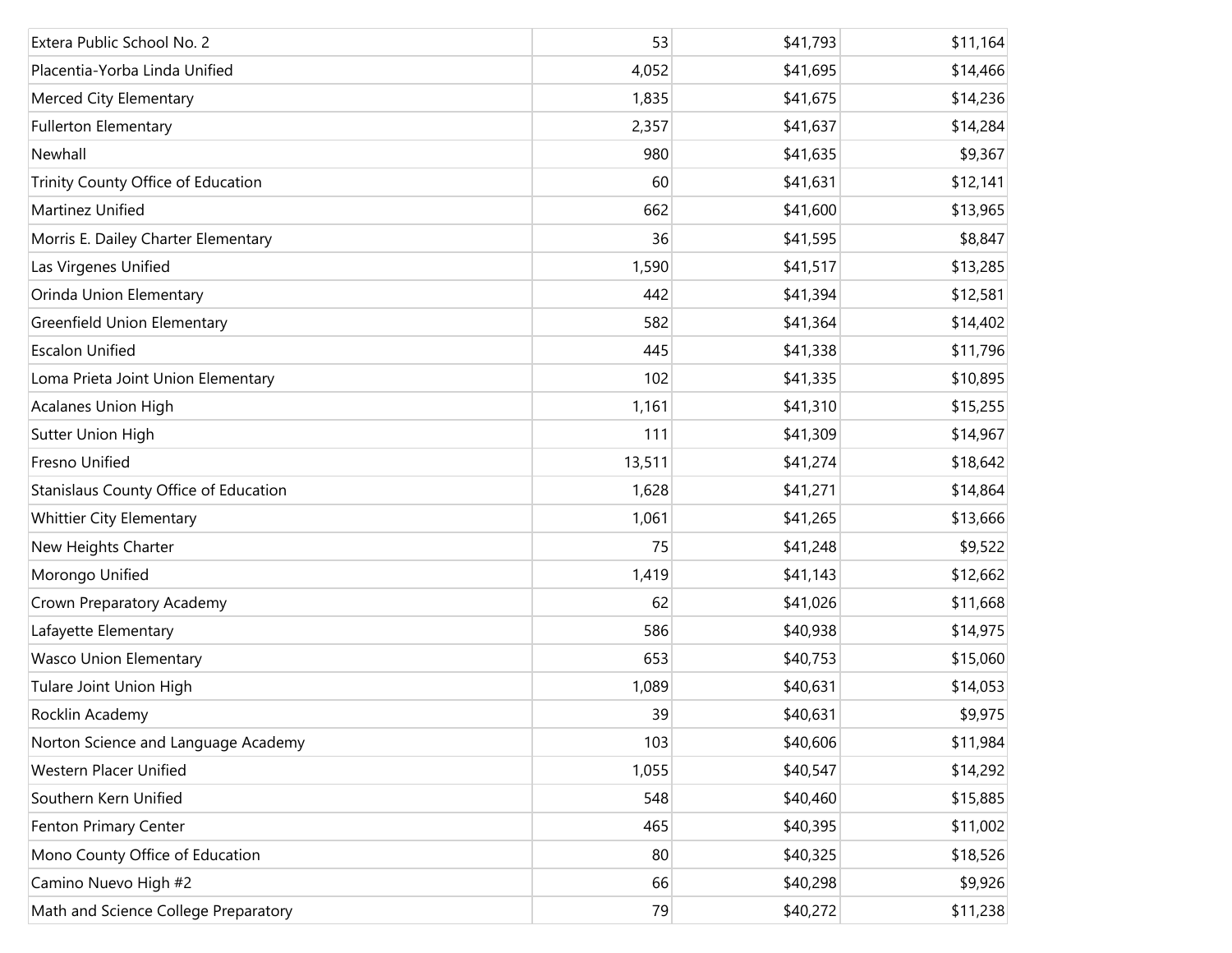| Upper Lake Unified                                  | 140   | \$40,220 | \$15,254 |
|-----------------------------------------------------|-------|----------|----------|
| Mountain View Elementary (San Bernardino)           | 402   | \$40,171 | \$9,766  |
| Cucamonga Elementary                                | 457   | \$40,156 | \$12,821 |
| Sonoma County Office of Education                   | 752   | \$40,120 | \$15,012 |
| Brea-Olinda Unified                                 | 1,048 | \$40,080 | \$11,161 |
| Placer Union High                                   | 713   | \$40,059 | \$11,260 |
| Moraga Elementary                                   | 367   | \$40,034 | \$12,613 |
| Waugh Elementary                                    | 126   | \$40,002 | \$10,888 |
| Extera Public                                       | 91    | \$39,935 | \$9,088  |
| Marysville Joint Unified                            | 1,697 | \$39,932 | \$13,408 |
| Miller Creek Elementary                             | 369   | \$39,881 | \$11,606 |
| Yuba City Unified                                   | 2,126 | \$39,766 | \$12,727 |
| Apple Valley Unified                                | 2,287 | \$39,757 | \$14,511 |
| Holtville Unified                                   | 328   | \$39,531 | \$10,920 |
| Mojave Unified                                      | 550   | \$39,521 | \$12,863 |
| Thermalito Union Elementary                         | 321   | \$39,376 | \$11,994 |
| Alview-Dairyland Union Elementary                   | 60    | \$39,292 | \$16,208 |
| Mupu Elementary                                     | 22    | \$39,277 | \$10,652 |
| California Collegiate Charter                       | 42    | \$39,205 | \$4,348  |
| Santa Cruz City Schools                             | 1,299 | \$39,203 | \$14,139 |
| Kings Canyon Joint Unified                          | 1,841 | \$39,163 | \$12,897 |
| Monsenor Oscar Romero Charter Middle                | 45    | \$39,129 | \$10,339 |
| <b>Fillmore Unified</b>                             | 733   | \$38,898 | \$15,117 |
| Greenfield Union                                    | 1,754 | \$38,897 | \$13,512 |
| Ivy Academia                                        | 77    | \$38,791 | \$15,595 |
| <b>Atwater Elementary</b>                           | 829   | \$38,790 | \$12,127 |
| CHAMPS - Charter HS of Arts-Multimedia & Performing | 104   | \$38,757 | \$8,663  |
| Little Lake City Elementary                         | 735   | \$38,708 | \$13,417 |
| Charter Oak Unified                                 | 884   | \$38,691 | \$12,745 |
| Clovis Unified                                      | 7,652 | \$38,599 | \$13,250 |
| Oroville Union High                                 | 426   | \$38,424 | \$16,516 |
| Camarillo Academy of Progressive Education          | 63    | \$38,406 | \$11,189 |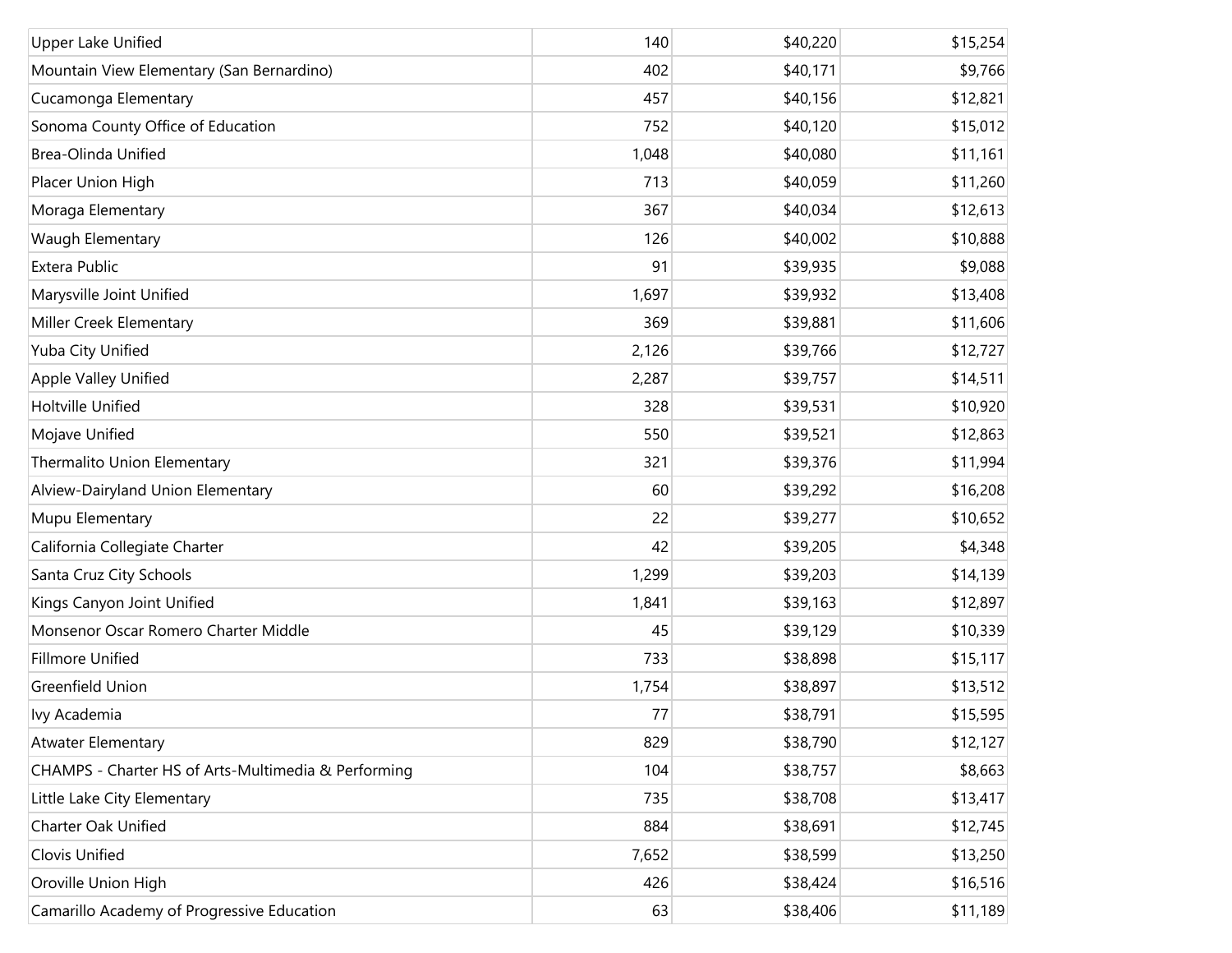| Calaveras County Office of Education                        | 229   | \$38,347 | \$11,422 |
|-------------------------------------------------------------|-------|----------|----------|
| Matrix for Success Academy                                  | 21    | \$38,316 | \$12,936 |
| Hermosa Beach City Elementary                               | 227   | \$38,251 | \$9,095  |
| Heber Elementary                                            | 239   | \$38,242 | \$10,656 |
| Panama-Buena Vista Union                                    | 3,439 | \$38,126 | \$15,008 |
| Columbia Union                                              | 68    | \$38,104 | \$13,798 |
| San Pasqual Union Elementary                                | 100   | \$37,950 | \$9,832  |
| <b>Westside Union Elementary</b>                            | 1,468 | \$37,873 | \$10,785 |
| Nevada Joint Union High                                     | 568   | \$37,855 | \$11,133 |
| <b>Parlier Unified</b>                                      | 695   | \$37,851 | \$16,943 |
| <b>Windsor Unified</b>                                      | 803   | \$37,748 | \$15,446 |
| <b>Hilmar Unified</b>                                       | 416   | \$37,738 | \$11,515 |
| Oroville City Elementary                                    | 441   | \$37,719 | \$12,267 |
| San Joaquin County Office of Education                      | 2,143 | \$37,664 | \$11,497 |
| Woodland Joint Unified                                      | 1,925 | \$37,658 | \$9,049  |
| Sacramento County Office of Education                       | 1,371 | \$37,634 | \$10,396 |
| Chico Unified                                               | 2,308 | \$37,611 | \$12,901 |
| South Whittier Elementary                                   | 539   | \$37,539 | \$13,107 |
| Kelseyville Unified                                         | 316   | \$37,495 | \$15,027 |
| Galt Joint Union Elementary                                 | 741   | \$37,476 | \$8,403  |
| Delhi Unified                                               | 475   | \$37,436 | \$12,370 |
| Ramona City Unified                                         | 958   | \$37,392 | \$12,228 |
| Pleasant Valley                                             | 1,021 | \$37,290 | \$11,713 |
| Madera County Superintendent of Schools                     | 620   | \$37,279 | \$13,016 |
| <b>Golden Plains Unified</b>                                | 363   | \$37,269 | \$13,510 |
| <b>Encinitas Union Elementary</b>                           | 1,257 | \$37,141 | \$5,672  |
| <b>WISH Community</b>                                       | 130   | \$37,138 | \$6,301  |
| <b>Sulphur Springs Union</b>                                | 902   | \$37,121 | \$12,739 |
| Equitas Academy #3 Charter                                  | 63    | \$37,106 | \$7,244  |
| <b>Bear Valley Unified</b>                                  | 419   | \$37,093 | \$10,836 |
| Poway Unified                                               | 7,430 | \$37,031 | \$9,315  |
| Architecture, Construction & Engineering Charter High (ACE) | 33    | \$36,612 | \$12,869 |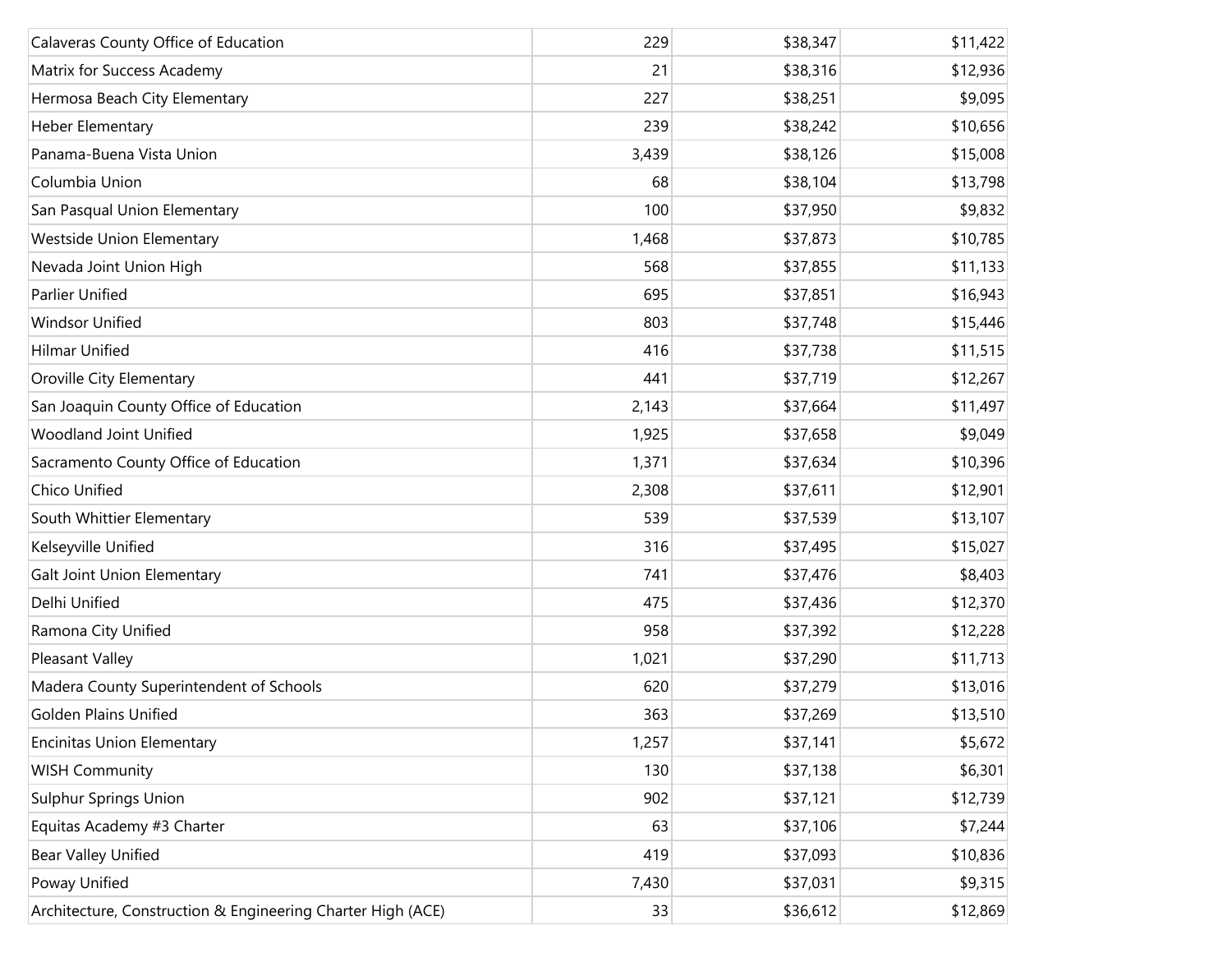| Duarte Unified                                   | 797   | \$36,545 | \$7,915  |
|--------------------------------------------------|-------|----------|----------|
| Citizens of the World Charter School Silver Lake | 130   | \$36,533 | \$7,830  |
| KIPP Endeavor College Preparatory Charter        | 113   | \$36,508 | \$6,262  |
| Academy for Academic Excellence                  | 238   | \$36,485 | \$11,866 |
| Girls Athletic Leadership School Los Angeles     | 46    | \$36,433 | \$6,031  |
| Lucerne Valley Unified                           | 198   | \$36,423 | \$10,926 |
| Loomis Union Elementary                          | 435   | \$36,366 | \$9,743  |
| Hope Elementary (Santa Barbara)                  | 201   | \$36,304 | \$9,084  |
| Rocklin Academy Gateway                          | 129   | \$36,187 | \$9,293  |
| <b>CORE Charter</b>                              | 70    | \$35,930 | \$10,455 |
| <b>Tipton Elementary</b>                         | 103   | \$35,926 | \$13,754 |
| Strathmore Union Elementary                      | 165   | \$35,798 | \$11,901 |
| Santa Barbara County Office of Education         | 771   | \$35,793 | \$15,895 |
| El Dorado County Office of Education             | 926   | \$35,649 | \$10,720 |
| <b>Richland Union Elementary</b>                 | 642   | \$35,632 | \$13,085 |
| Natomas Charter                                  | 264   | \$35,626 | \$11,997 |
| Eastern Sierra Unified                           | 149   | \$35,565 | \$15,185 |
| Monson-Sultana Joint Union Elementary            | 78    | \$35,562 | \$14,372 |
| Russell Westbrook Why Not Middle                 | 36    | \$35,507 | \$2,990  |
| Lakeside Union Elementary (San Diego)            | 996   | \$35,502 | \$13,593 |
| Planada Elementary                               | 172   | \$35,391 | \$11,203 |
| Soleil Academy Charter                           | 28    | \$35,348 | \$4,495  |
| Los Angeles Leadership Primary Academy           | 54    | \$35,325 | \$11,569 |
| Accelerated Achievement Academy                  | 21    | \$35,208 | \$12,901 |
| Julian Charter                                   | 234   | \$35,180 | \$11,637 |
| Cardiff Elementary                               | 198   | \$35,031 | \$8,508  |
| Alta Loma Elementary                             | 1,140 | \$34,920 | \$10,735 |
| Fruitvale Elementary                             | 542   | \$34,891 | \$12,172 |
| Healdsburg Unified                               | 384   | \$34,802 | \$9,957  |
| Russell Westbrook Why Not High                   | 34    | \$34,604 | \$2,504  |
| Rim of the World Unified                         | 576   | \$34,522 | \$12,293 |
| Camino Nuevo Charter Academy #4                  | 96    | \$34,438 | \$8,522  |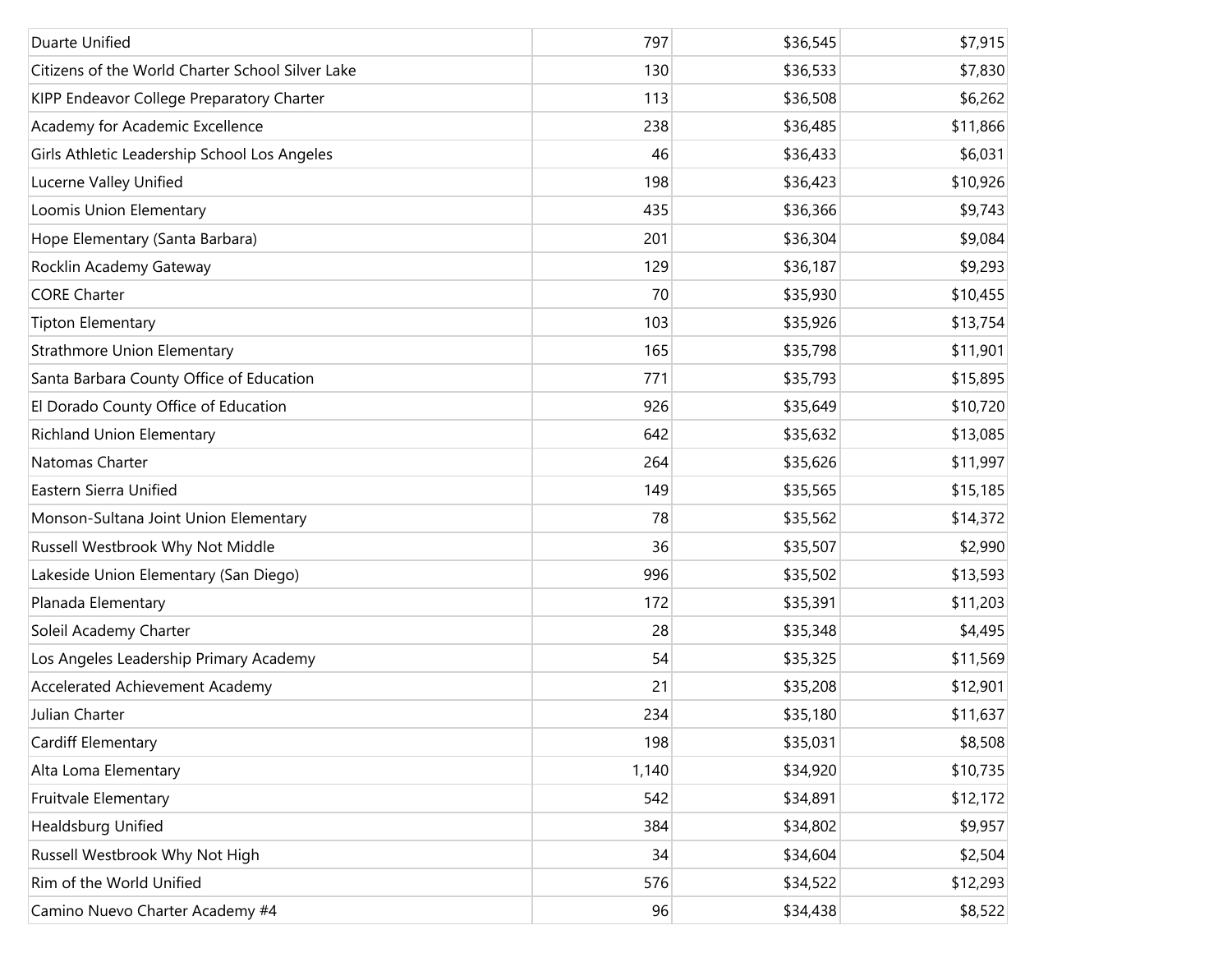| Two Rock Union                                 | 29    | \$34,251 | \$6,349  |
|------------------------------------------------|-------|----------|----------|
| Live Oak Unified                               | 406   | \$34,223 | \$11,238 |
| El Tejon Unified                               | 136   | \$34,133 | \$13,424 |
| <b>Farmersville Unified</b>                    | 531   | \$34,127 | \$12,960 |
| <b>STEM Preparatory Elementary</b>             | 52    | \$34,117 | \$8,814  |
| New Hope Elementary                            | 41    | \$34,116 | \$11,033 |
| Moorpark Unified                               | 1,091 | \$34,007 | \$12,483 |
| Twin Hills Union Elementary                    | 213   | \$33,891 | \$9,937  |
| Lindsay Unified                                | 1,089 | \$33,863 | \$11,168 |
| <b>Bert Corona Charter</b>                     | 79    | \$33,861 | \$8,473  |
| <b>Helendale Elementary</b>                    | 206   | \$33,844 | \$10,963 |
| Camino Nuevo Charter Academy                   | 117   | \$33,823 | \$8,026  |
| Kings County Office of Education               | 570   | \$33,772 | \$12,599 |
| Chowchilla Union High                          | 196   | \$33,636 | \$14,103 |
| <b>Bassett Unified</b>                         | 950   | \$33,632 | \$9,074  |
| Chowchilla Elementary                          | 430   | \$33,605 | \$10,363 |
| Valiente College Preparatory Charter           | 34    | \$33,554 | \$4,185  |
| Del Norte County Unified                       | 918   | \$33,514 | \$10,172 |
| Knightsen Elementary                           | 113   | \$33,447 | \$6,611  |
| Old Adobe Union                                | 412   | \$33,385 | \$9,483  |
| <b>Mission Union Elementary</b>                | 27    | \$33,380 | \$11,719 |
| Rocklin Academy at Meyers Street               | 20    | \$33,290 | \$7,367  |
| Citizens of the World Charter School Mar Vista | 107   | \$33,224 | \$7,085  |
| Lagunita Elementary                            | 16    | \$33,162 | \$16,501 |
| Odyssey Charter                                | 86    | \$33,147 | \$9,219  |
| <b>Corning Union Elementary</b>                | 371   | \$33,074 | \$11,464 |
| Pioneer Union Elementary (Kings)               | 289   | \$33,069 | \$11,047 |
| Nuestro Elementary                             | 26    | \$33,025 | \$10,514 |
| Armona Union Elementary                        | 229   | \$33,012 | \$11,824 |
| <b>Briggs Elementary</b>                       | 93    | \$32,892 | \$9,515  |
| River Oaks Academy                             | 41    | \$32,882 | \$9,109  |
| Somis Union                                    | 52    | \$32,791 | \$9,702  |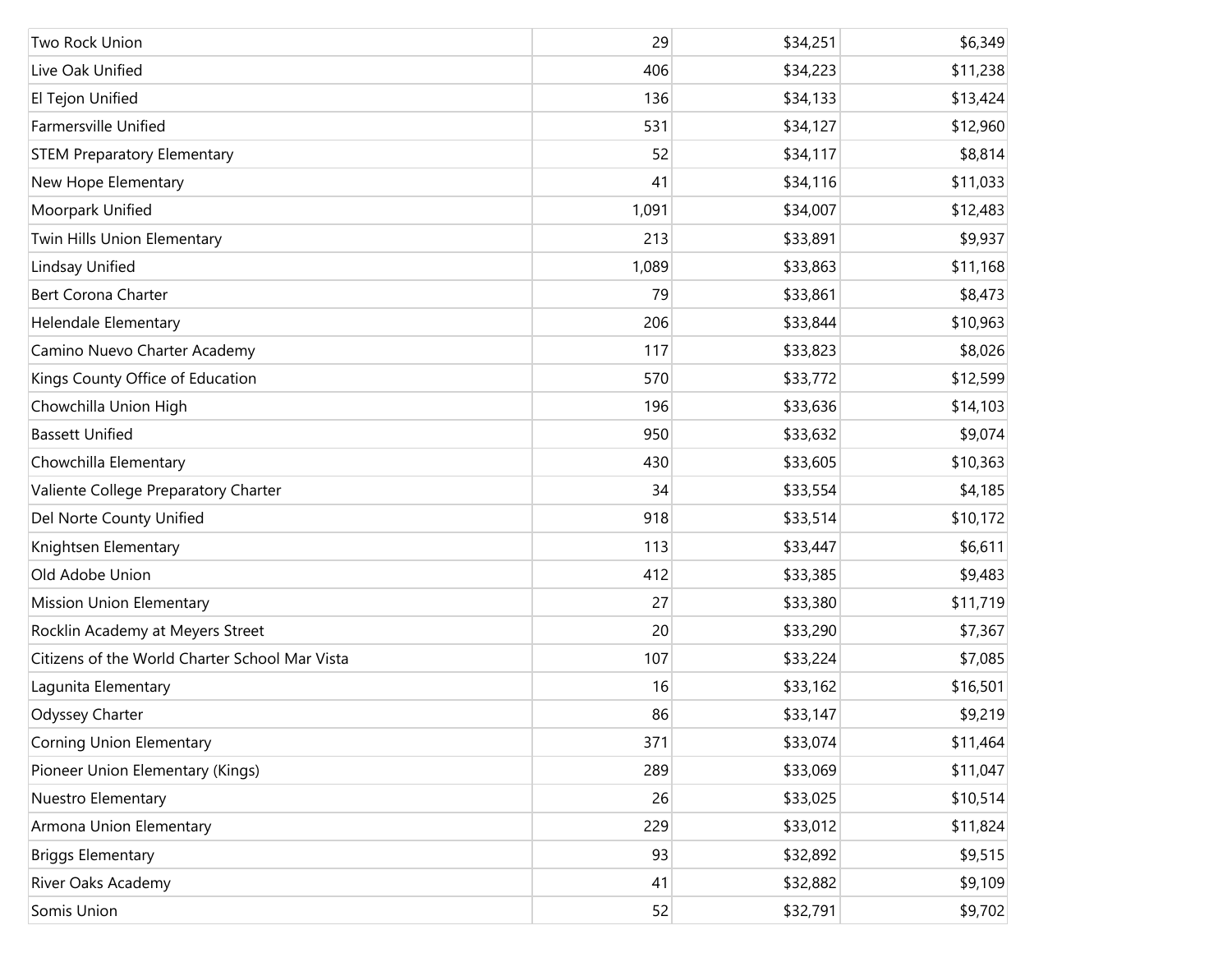| Woodlake Unified                     | 488   | \$32,647 | \$12,390 |
|--------------------------------------|-------|----------|----------|
| Hughson Unified                      | 408   | \$32,522 | \$9,404  |
| Corning Union High                   | 238   | \$32,253 | \$11,688 |
| Modesto City Schools                 | 5,313 | \$32,198 | \$17,763 |
| Mesa Union Elementary                | 106   | \$32,063 | \$9,728  |
| Mark West Union Elementary           | 293   | \$32,021 | \$9,241  |
| Camino Nuevo Charter Academy #2      | 106   | \$32,010 | \$7,910  |
| Mountain Elementary                  | 36    | \$31,926 | \$8,619  |
| Kernville Union Elementary           | 219   | \$31,911 | \$11,734 |
| Equitas Academy #2                   | 65    | \$31,874 | \$6,527  |
| Camino Nuevo Charter High            | 48    | \$31,806 | \$7,587  |
| Calaveras Unified                    | 510   | \$31,678 | \$10,358 |
| Los Olivos Elementary                | 34    | \$31,645 | \$8,484  |
| Mariposa County Unified              | 450   | \$31,579 | \$11,964 |
| <b>Alpine County Unified</b>         | 55    | \$31,558 | \$11,400 |
| Kenwood                              | 61    | \$31,534 | \$10,656 |
| Tehachapi Unified                    | 795   | \$31,502 | \$10,955 |
| Grenada Elementary                   | 47    | \$31,456 | \$12,269 |
| Resolute Academy Charter             | 49    | \$31,451 | \$8,714  |
| James Jordan Middle                  | 98    | \$31,434 | \$6,531  |
| Le Grand Union High                  | 124   | \$31,241 | \$11,604 |
| Durham Unified                       | 188   | \$31,128 | \$10,955 |
| <b>Westmorland Union Elementary</b>  | 107   | \$31,080 | \$8,314  |
| <b>Golden Valley Unified</b>         | 385   | \$31,047 | \$11,331 |
| Alexander Valley Union Elementary    | 45    | \$31,002 | \$7,373  |
| Newcastle Elementary                 | 112   | \$30,890 | \$8,955  |
| Round Valley Joint Elementary        | 20    | \$30,714 | \$11,204 |
| Ackerman Charter                     | 109   | \$30,684 | \$8,221  |
| Delta Elementary Charter             | 70    | \$30,590 | \$9,754  |
| Lakeside Union Elementary (Kings)    | 67    | \$30,586 | \$12,270 |
| <b>Big Pine Unified</b>              | 67    | \$30,548 | \$11,394 |
| Libertas College Preparatory Charter | 61    | \$30,481 | \$2,904  |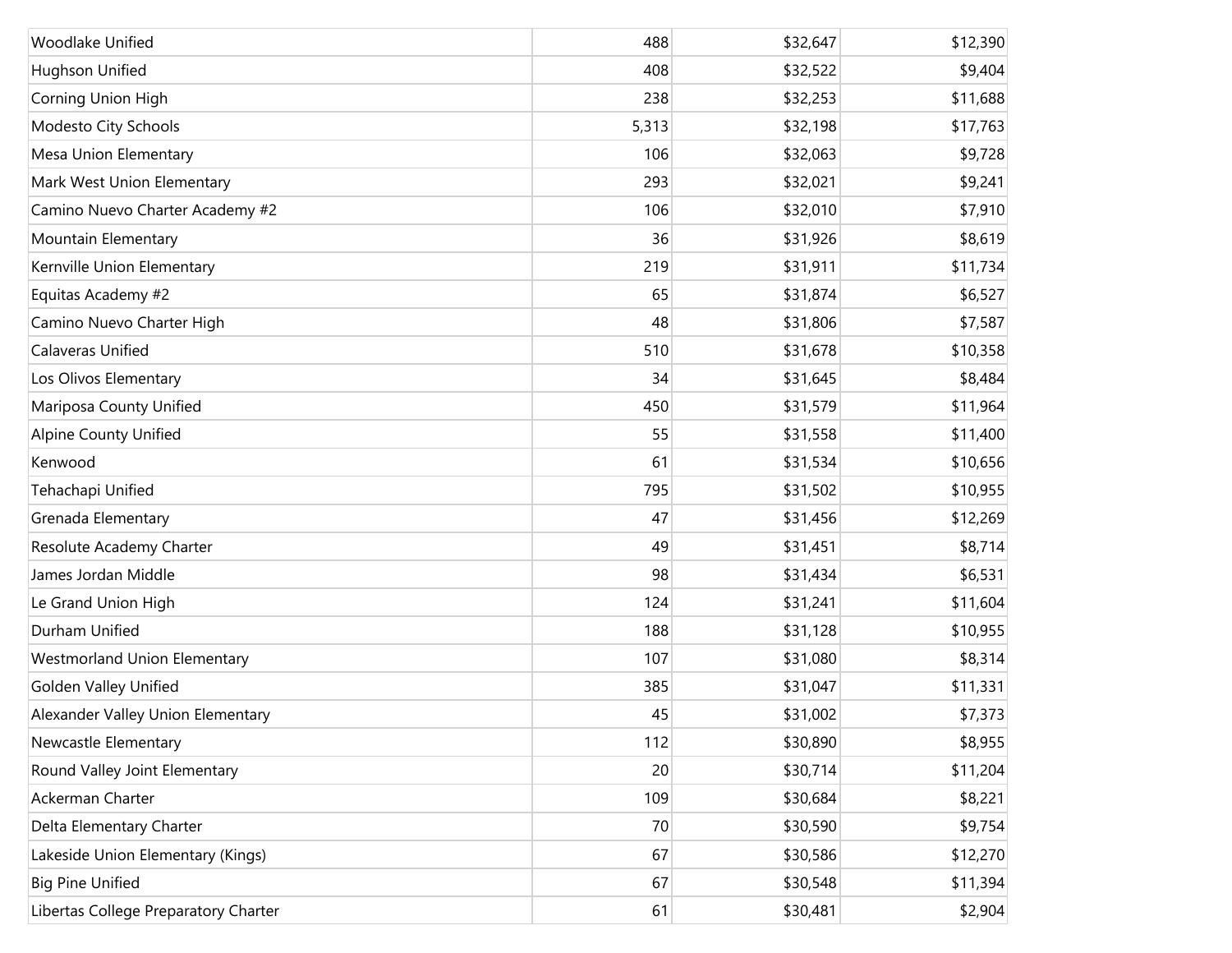| Valley Charter Elementary                               | 55    | \$30,461 | \$4,067  |
|---------------------------------------------------------|-------|----------|----------|
| <b>Twain Harte</b>                                      | 74    | \$30,374 | \$4,834  |
| Colfax Elementary                                       | 73    | \$30,366 | \$10,072 |
| Yav Pem Suab Academy - Preparing for the Future Charter | 82    | \$30,258 | \$5,995  |
| Ventura Charter School of Arts and Global Education     | 75    | \$30,182 | \$9,309  |
| Camino Nuevo Elementary #3                              | 125   | \$30,124 | \$7,244  |
| Alpine Union Elementary                                 | 324   | \$30,051 | \$8,064  |
| Yosemite Unified                                        | 318   | \$29,960 | \$9,355  |
| Yuba County Office of Education                         | 381   | \$29,848 | \$10,251 |
| <b>Grass Valley Elementary</b>                          | 448   | \$29,759 | \$7,805  |
| <b>Fall River Joint Unified</b>                         | 309   | \$29,466 | \$9,746  |
| River Valley Charter                                    | 59    | \$29,366 | \$15,015 |
| Ezequiel Tafoya Alvarado Academy                        | 133   | \$29,345 | \$7,837  |
| <b>Blochman Union Elementary</b>                        | 45    | \$29,215 | \$7,893  |
| Nevada County Office of Education                       | 475   | \$29,207 | \$8,443  |
| Lake County Office of Education                         | 254   | \$29,135 | \$9,650  |
| Merced County Office of Education                       | 1,918 | \$29,121 | \$11,069 |
| WISH Academy High                                       | 59    | \$29,087 | \$5,079  |
| Equitas Academy 6                                       | 20    | \$29,019 | \$5,826  |
| South Fork Union                                        | 69    | \$28,870 | \$7,487  |
| Bass Lake Joint Union Elementary                        | 181   | \$28,824 | \$10,483 |
| Fortuna Elementary                                      | 274   | \$28,725 | \$6,429  |
| Cascade Union Elementary                                | 292   | \$28,328 | \$9,637  |
| Pleasant Ridge Union Elementary                         | 261   | \$28,254 | \$8,040  |
| Shaffer Union Elementary                                | 44    | \$28,178 | \$9,514  |
| <b>BRIDGES Charter</b>                                  | 76    | \$28,168 | \$7,816  |
| <b>Scotts Valley Unified</b>                            | 405   | \$28,067 | \$13,085 |
| Mulberry Elementary                                     | 18    | \$27,812 | \$10,602 |
| New Village Girls Academy                               | 45    | \$27,723 | \$6,736  |
| Antelope Elementary                                     | 179   | \$27,685 | \$9,394  |
| Nevada City Elementary                                  | 165   | \$27,652 | \$7,787  |
| Chawanakee Unified                                      | 321   | \$27,490 | \$8,578  |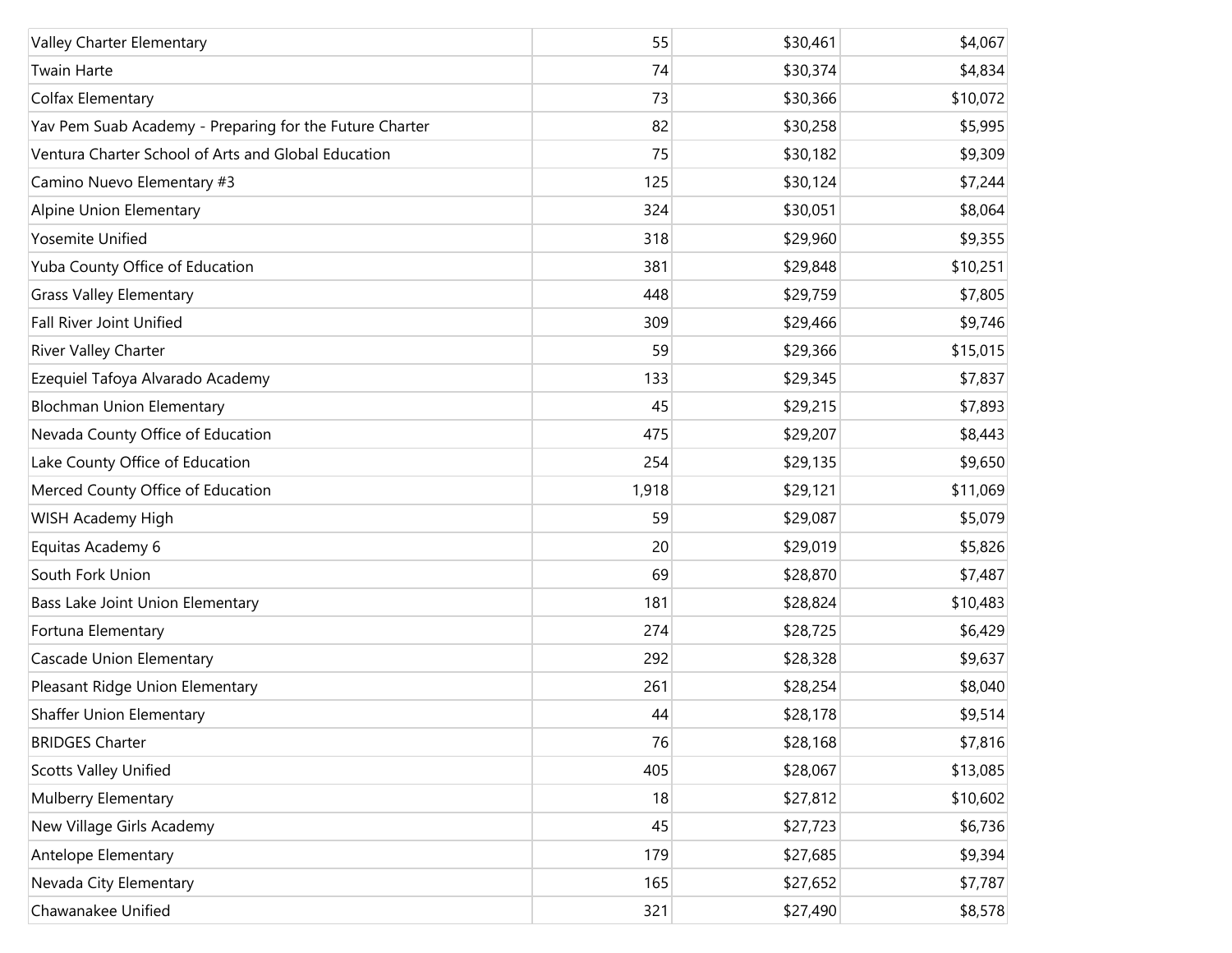| Buena Vista Elementary                         | 44  | \$27,434 | \$10,945 |
|------------------------------------------------|-----|----------|----------|
| <b>Twin Rivers Charter</b>                     | 98  | \$27,417 | \$7,597  |
| Le Grand Union Elementary                      | 96  | \$27,381 | \$8,411  |
| Wilder's Preparatory Academy Charter Middle    | 34  | \$27,229 | \$10,917 |
| Citizens of the World Charter School Hollywood | 103 | \$27,202 | \$5,478  |
| Tulelake Basin Joint Unified                   | 113 | \$27,116 | \$8,824  |
| Equitas Academy 5                              | 23  | \$27,105 | \$4,818  |
| Sebastopol Union Elementary                    | 123 | \$26,987 | \$8,350  |
| <b>Woodland Star Charter</b>                   | 61  | \$26,777 | \$6,760  |
| Forestville Union Elementary                   | 84  | \$26,768 | \$8,465  |
| Meadows Union Elementary                       | 121 | \$26,767 | \$8,844  |
| Liberty Elementary (Sonoma)                    | 73  | \$26,653 | \$5,647  |
| <b>Big Valley Joint Unified</b>                | 50  | \$26,503 | \$7,594  |
| Wilder's Preparatory Academy Charter           | 56  | \$26,463 | \$10,629 |
| Geyserville Unified                            | 73  | \$26,457 | \$8,679  |
| Franklin Elementary                            | 95  | \$26,369 | \$8,541  |
| East Nicolaus Joint Union High                 | 71  | \$26,357 | \$7,351  |
| Redwood Academy of Ukiah                       | 30  | \$26,329 | \$10,643 |
| Semitropic Elementary                          | 44  | \$26,253 | \$10,097 |
| <b>Ballico-Cressey Elementary</b>              | 89  | \$26,180 | \$7,978  |
| Dunsmuir Joint Union High                      | 32  | \$26,124 | \$10,010 |
| Equitas Academy 4                              | 46  | \$26,077 | \$4,465  |
| El Nido Elementary                             | 49  | \$25,988 | \$6,925  |
| Horicon Elementary                             | 40  | \$25,909 | \$10,893 |
| Denair Unified                                 | 356 | \$25,272 | \$6,295  |
| Sherman Thomas Charter                         | 78  | \$25,051 | \$4,782  |
| <b>Gold Trail Union Elementary</b>             | 148 | \$25,017 | \$7,402  |
| Pacific Union Elementary (Humboldt)            | 139 | \$24,938 | \$7,433  |
| North Cow Creek Elementary                     | 53  | \$24,900 | \$8,351  |
| Kit Carson Union Elementary                    | 105 | \$24,888 | \$6,317  |
| Meadows Arts and Technology Elementary         | 82  | \$24,832 | \$8,576  |
| Mark Twain Union Elementary                    | 173 | \$24,638 | \$7,424  |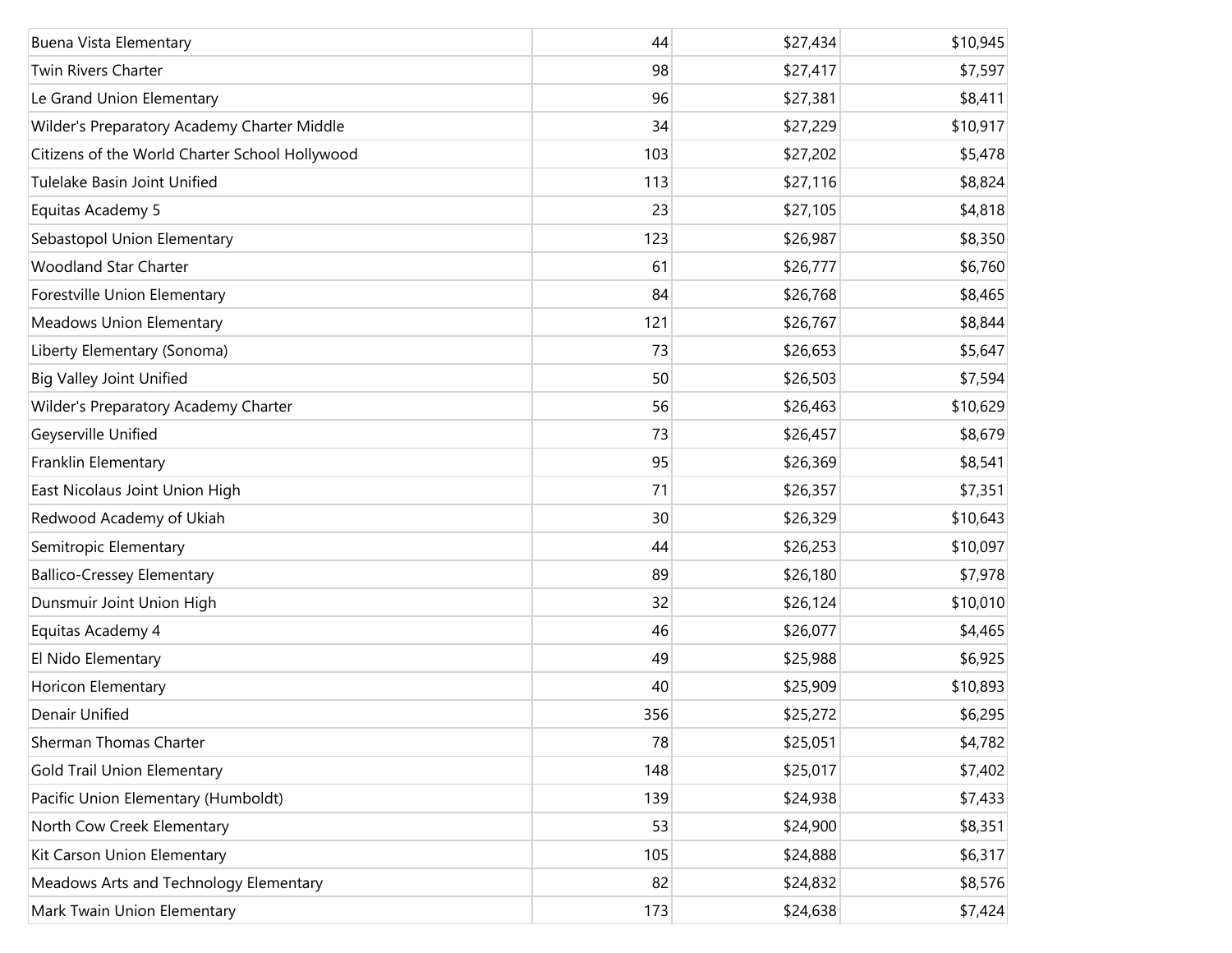| Oasis Charter Public                     | 58    | \$24,446 | \$5,117 |
|------------------------------------------|-------|----------|---------|
| <b>Barstow Unified</b>                   | 522   | \$24,098 | \$942   |
| Butte County Office of Education         | 1,564 | \$23,903 | \$7,184 |
| Valley Charter Middle                    | 64    | \$23,810 | \$3,255 |
| Death Valley Unified                     | 27    | \$23,537 | \$6,627 |
| Ocean Charter                            | 110   | \$23,321 | \$5,944 |
| <b>Graves Elementary</b>                 | 10    | \$23,274 | \$8,340 |
| Barona Indian Charter                    | 27    | \$23,118 | \$6,791 |
| OCS - South                              | 43    | \$23,084 | \$7,210 |
| Citizens of the World Charter School 5   | 21    | \$22,813 | \$5,021 |
| San Ardo Union Elementary                | 40    | \$22,771 | \$8,094 |
| Sutter County Office of Education        | 856   | \$22,735 | \$6,433 |
| Sierra Foothill Charter                  | 30    | \$22,639 | \$3,478 |
| Alma Fuerte Public                       | 28    | \$22,601 | \$1,671 |
| Douglas City Elementary                  | 53    | \$22,302 | \$7,747 |
| Canyon Elementary                        | 21    | \$22,256 | \$6,521 |
| River Charter Schools Lighthouse Charter | 72    | \$22,227 | \$8,812 |
| Three Rivers Union Elementary            | 32    | \$21,631 | \$9,396 |
| Larchmont Charter                        | 265   | \$21,330 | \$6,881 |
| San Lucas Union Elementary               | 29    | \$21,236 | \$8,955 |
| Castaic Union                            | 351   | \$20,965 | \$4,822 |
| Tehama County Department of Education    | 595   | \$20,935 | \$6,905 |
| <b>Willits Charter</b>                   | 86    | \$20,444 | \$5,356 |
| Gold Oak Union Elementary                | 128   | \$20,371 | \$7,353 |
| Peak Prep Pleasant Valley                | 35    | \$20,192 | \$0     |
| Tehama eLearning Academy                 | 27    | \$19,943 | \$6,607 |
| Raymond-Knowles Union Elementary         | 25    | \$19,600 | \$8,670 |
| Santa Clara Elementary                   | 18    | \$19,390 | \$3,878 |
| Village Charter                          | 29    | \$19,255 | \$5,214 |
| Millville Elementary                     | 79    | \$18,902 | \$5,804 |
| Reeds Creek Elementary                   | 49    | \$18,801 | \$5,898 |
| River Oak Charter                        | 62    | \$18,754 | \$5,062 |